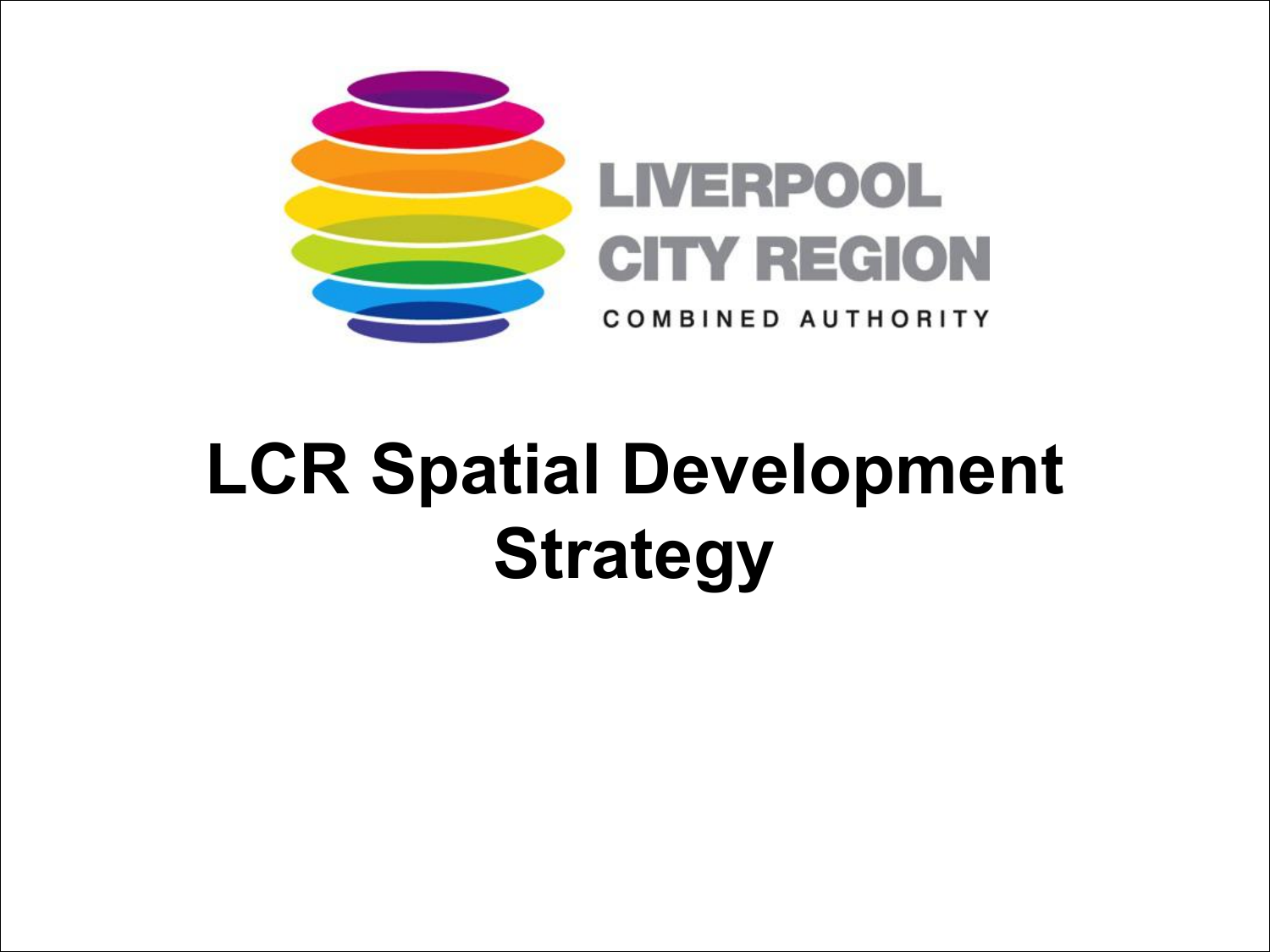

### **Purpose of this presentation**

- Provide an introduction to the Spatial Development Strategy (statutory requirements)
- Consider where to begin
- Consider potential timeline
- Explore potential high level policy topics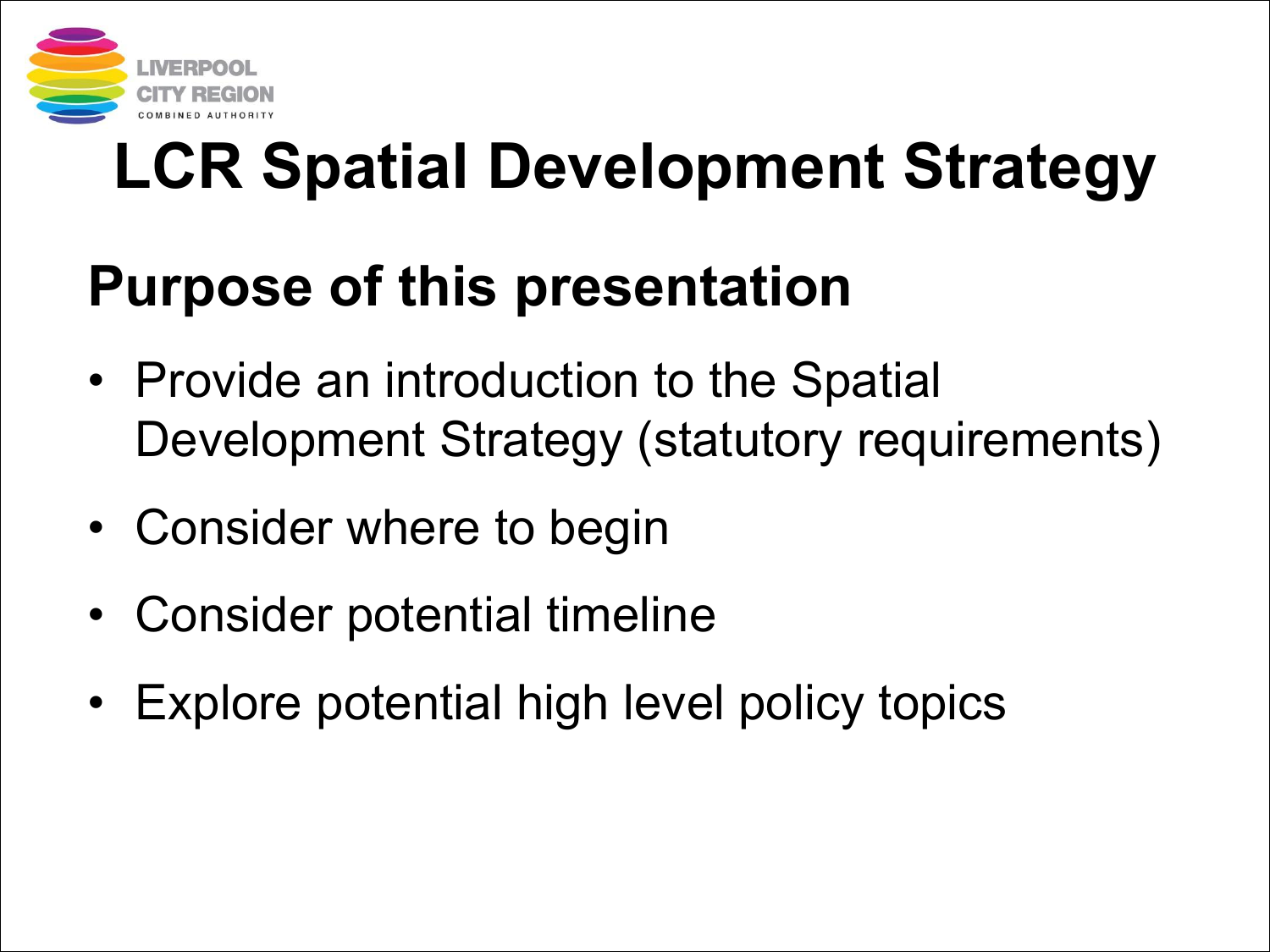

### **Devolution Deal (2015)**

Para 22(a) - Development of a Spatial Development **Strategy** 

"Development of a Single Statutory City Region Framework (i.e. Spatial Development Strategy) supporting the delivery of strategic employment and housing sites throughout the City Region. Such a Strategy would require approval by a unanimous vote of Members appointed to the Combined Authority by the constituent Councils. This approach must not delay the development of local plans…."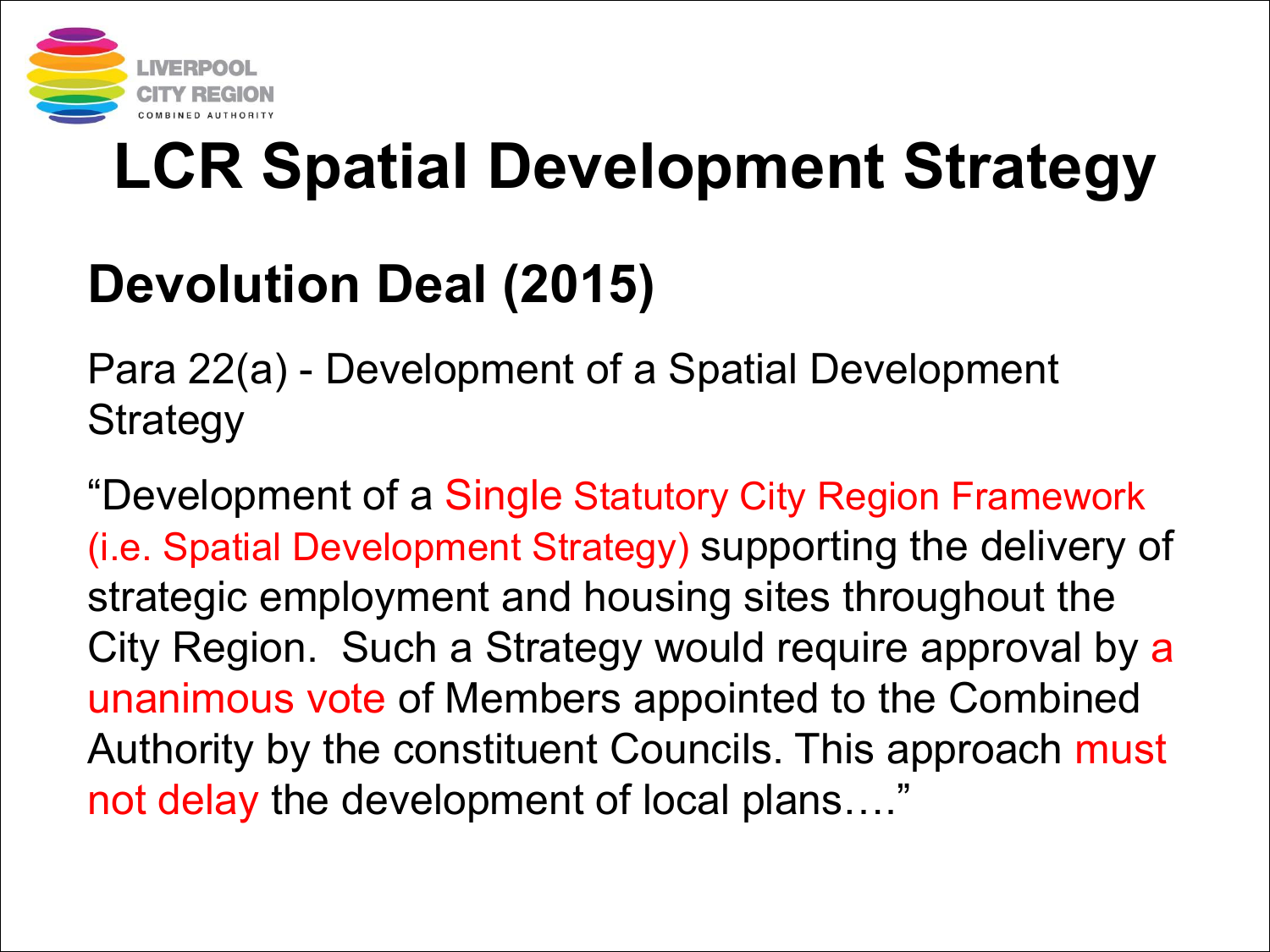

# Key Statutory Requirements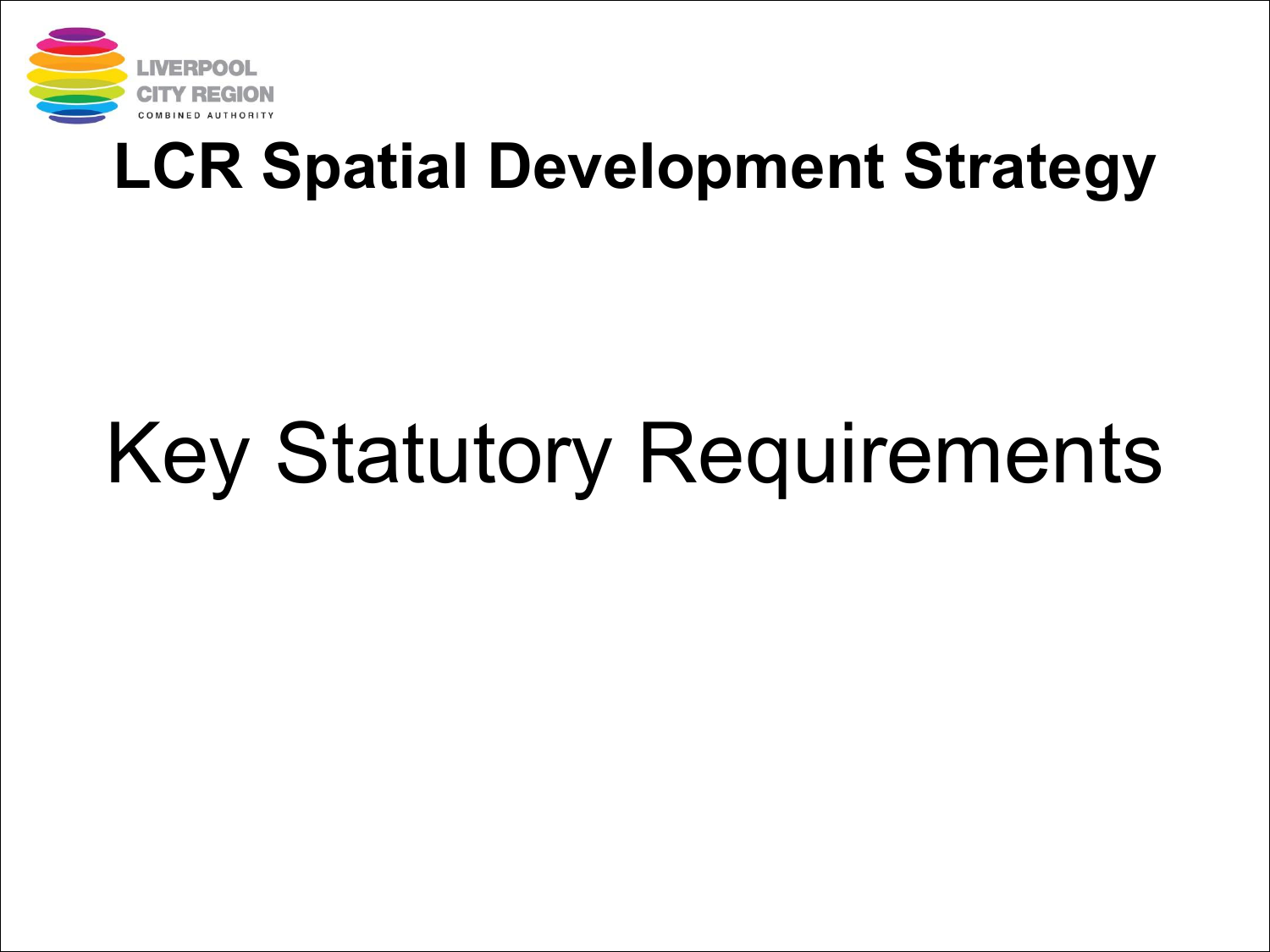

### **The Liverpool City Region Combined Authority (Functions and Amendments) Order 2017**

#### **PART 2 Planning Spatial Development Strategy, Section 3(1)**

The Combined Authority shall have, in relation to the Area, functions corresponding to the following functions in the 1999 Act that the Mayor of London has in relation to Greater London, which are specified in the following provisions in the 1999 Act—-

*(a) section 334 (the spatial development strategy) as modified:*

(1) The Combined Authority shall prepare and publish a document to be known as the "spatial development strategy".

(2) The spatial development strategy must include a statement formulating the Combined Authority's strategy for spatial development in the Liverpool City Region.

(3) For the purposes of this Part, the Combined Authority's strategy for spatial development includes its general policies in respect of the development and use of land in the Liverpool City Region.

(4) The spatial development strategy must include statements dealing with the general

spatial development aspects of such of the Combined Authority's other policies or

proposals as involve considerations of spatial development

(5) The spatial development strategy must deal only with matters which are of strategic importance to the Liverpool City Region.

(7) The spatial development strategy must contain such diagrams, illustrations or other descriptive or explanatory matter relating to its contents.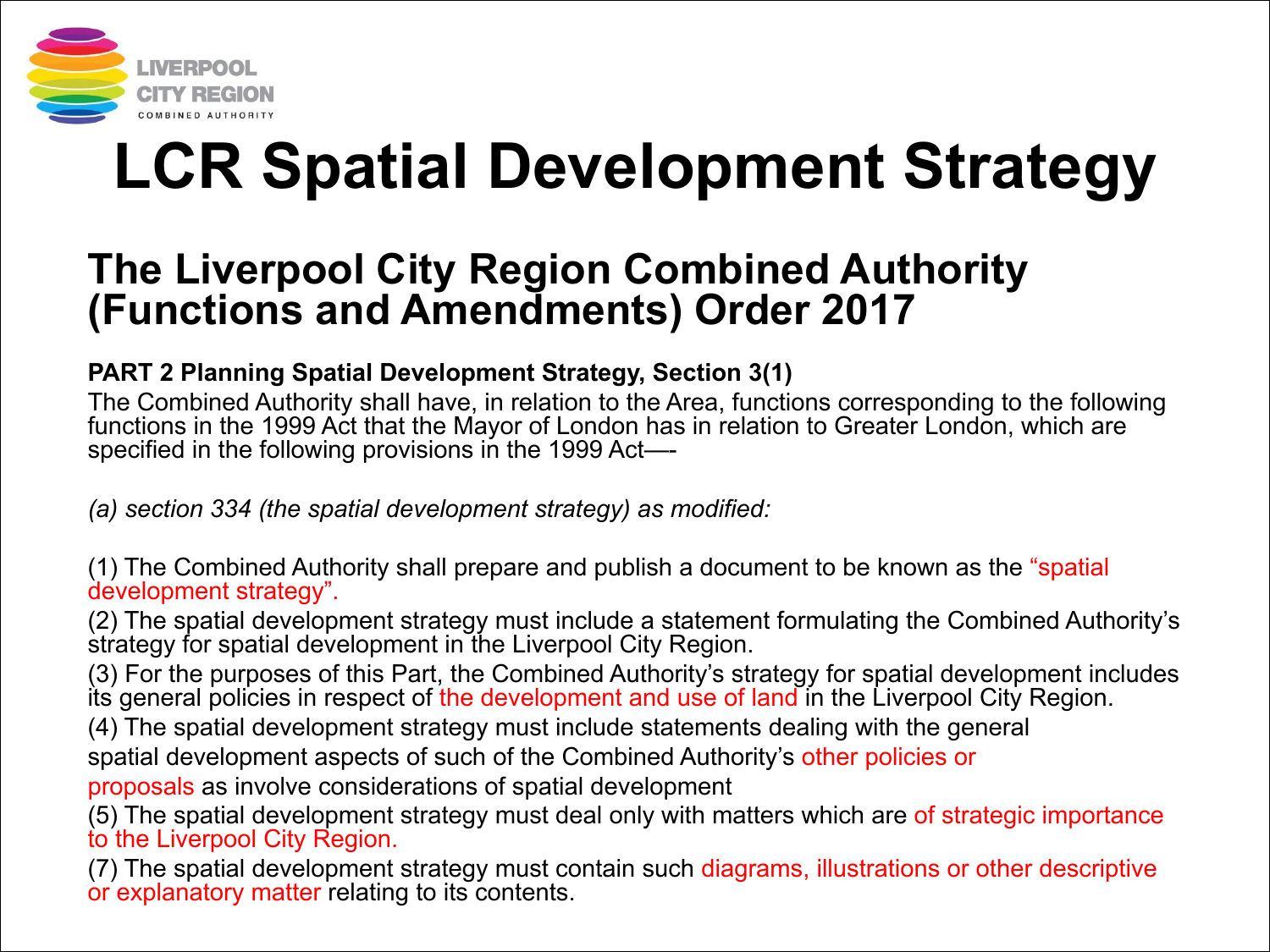

### **The Liverpool City Region Combined Authority (Functions and Amendments) Order 2017**

#### **PART 2 Planning - Spatial Development Strategy, Section 3(i)**

*(i) section 342 (matters to which the Combined Authority is to have regard) as modified;*

In exercising its functions …. The Combined Authority shall have regard to—

(a) the National Planning Policy Framework;

(b) the effect that the proposed spatial development strategy or revision would have on —

(i) the health of persons in the Liverpool City Region; (ii) health inequalities between persons living in the Liverpool City Region; (iii) the achievement of sustainable development in the United Kingdom; (iv) climate change and the consequences of climate change;  $(v)$  the need to ensure that the strategy is consistent with national policies and the  $\overline{EU}$ obligations of the United Kingdom; and

(c) such other matters as the Secretary of State may prescribe.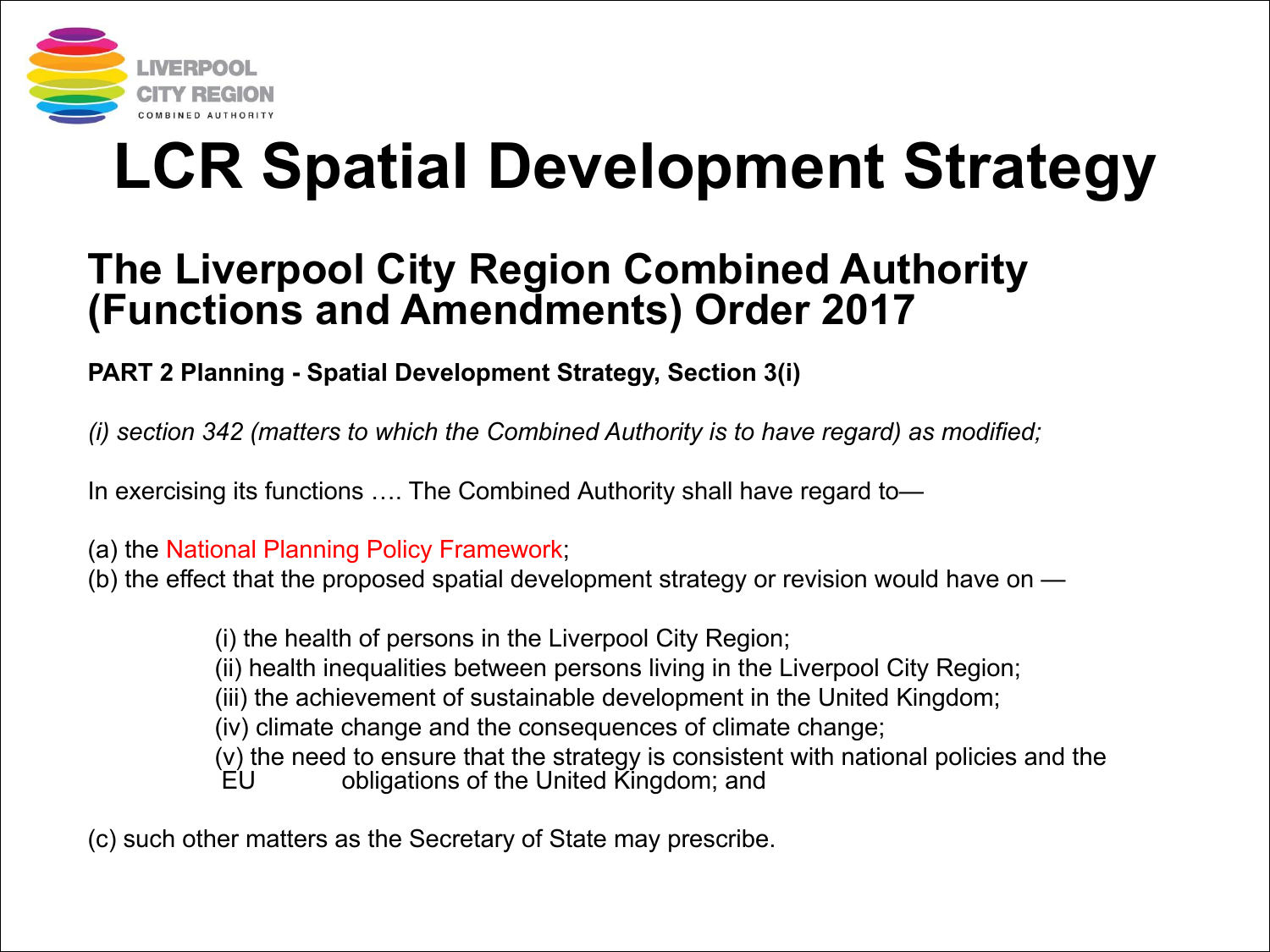

### **The Combined Authorities (Spatial Development Strategy) Regulations 2018**

#### **PART 1 - FORM AND CONTENT OF THE SPATIAL DEVELOPMENT STRATEGY**

4.—(1) The spatial development strategy shall contain a reasoned justification of the combined authority's strategy for spatial development in the combined authority area.

5. —(4) No key diagram or inset diagram contained in the spatial development strategy shall be on a map base.

(6) The spatial development strategy may include diagrams in addition to the key diagram and the inset diagram, which identify strategic allocations; such diagrams may be on a map base.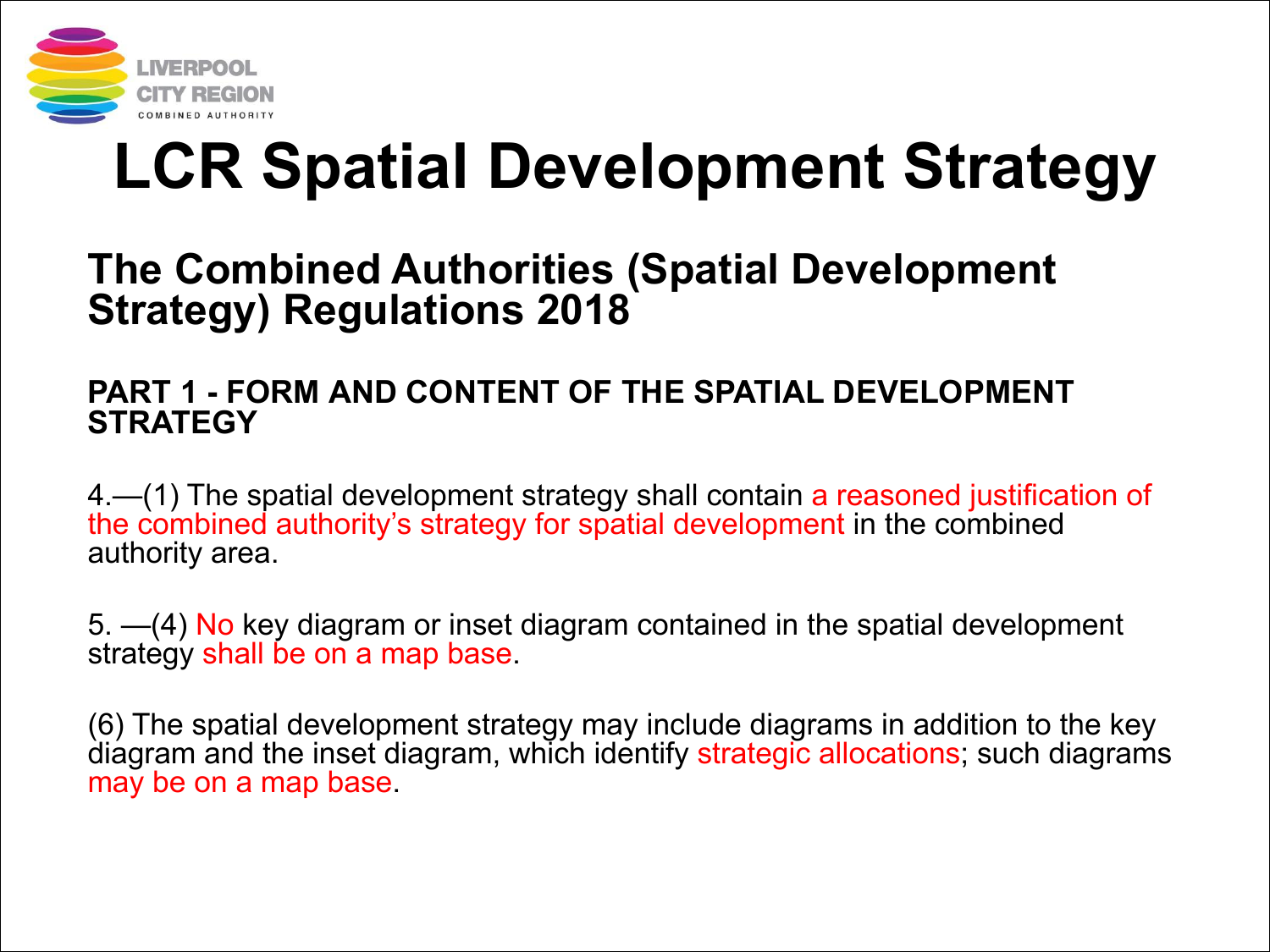

# Where to begin?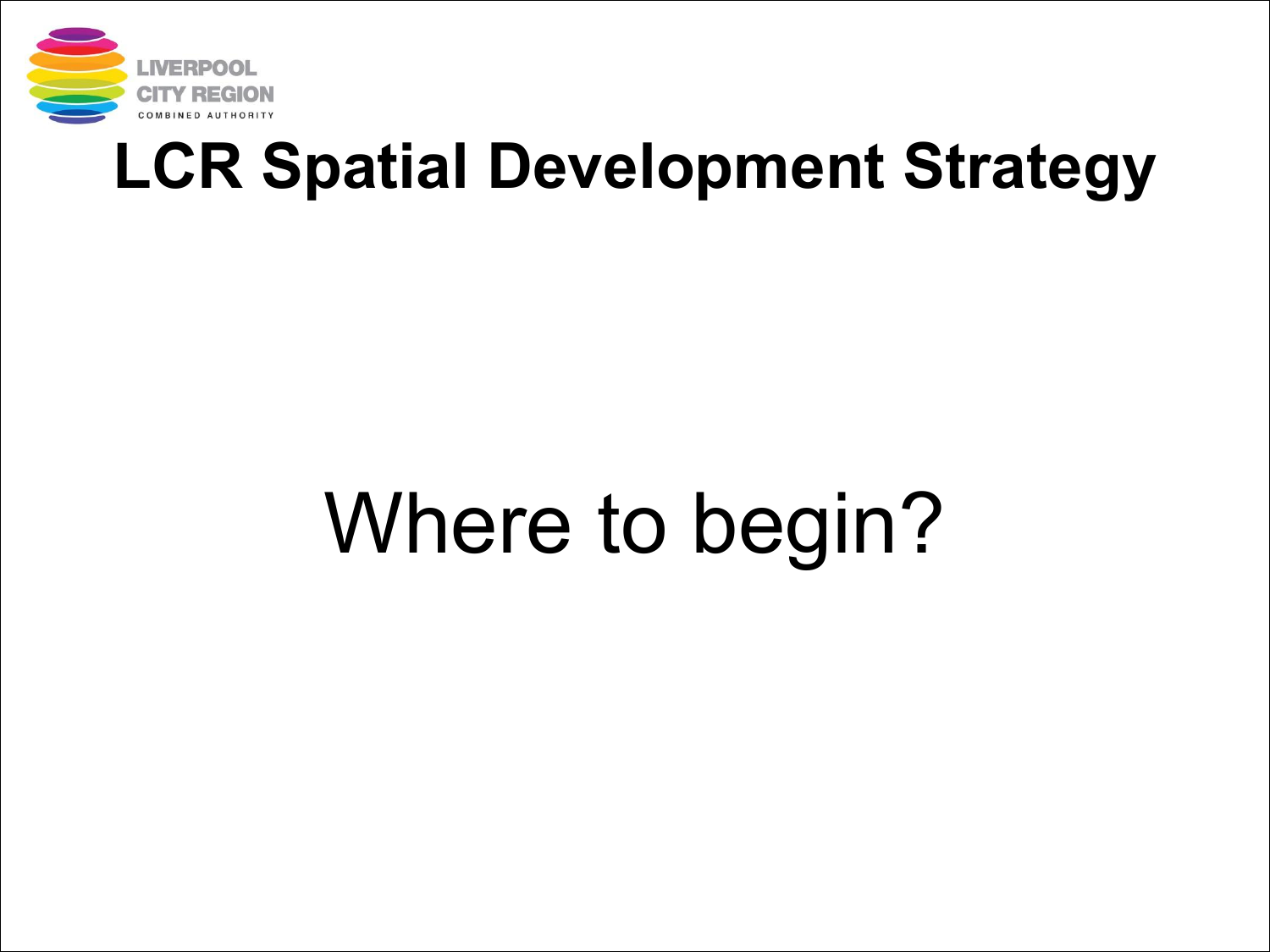



### **The London Plan (SDS)**

- 18 years experience
- Now on their third plan (plus several interim alterations)
- Established team and resources
- Latest version 108 policies 529 pages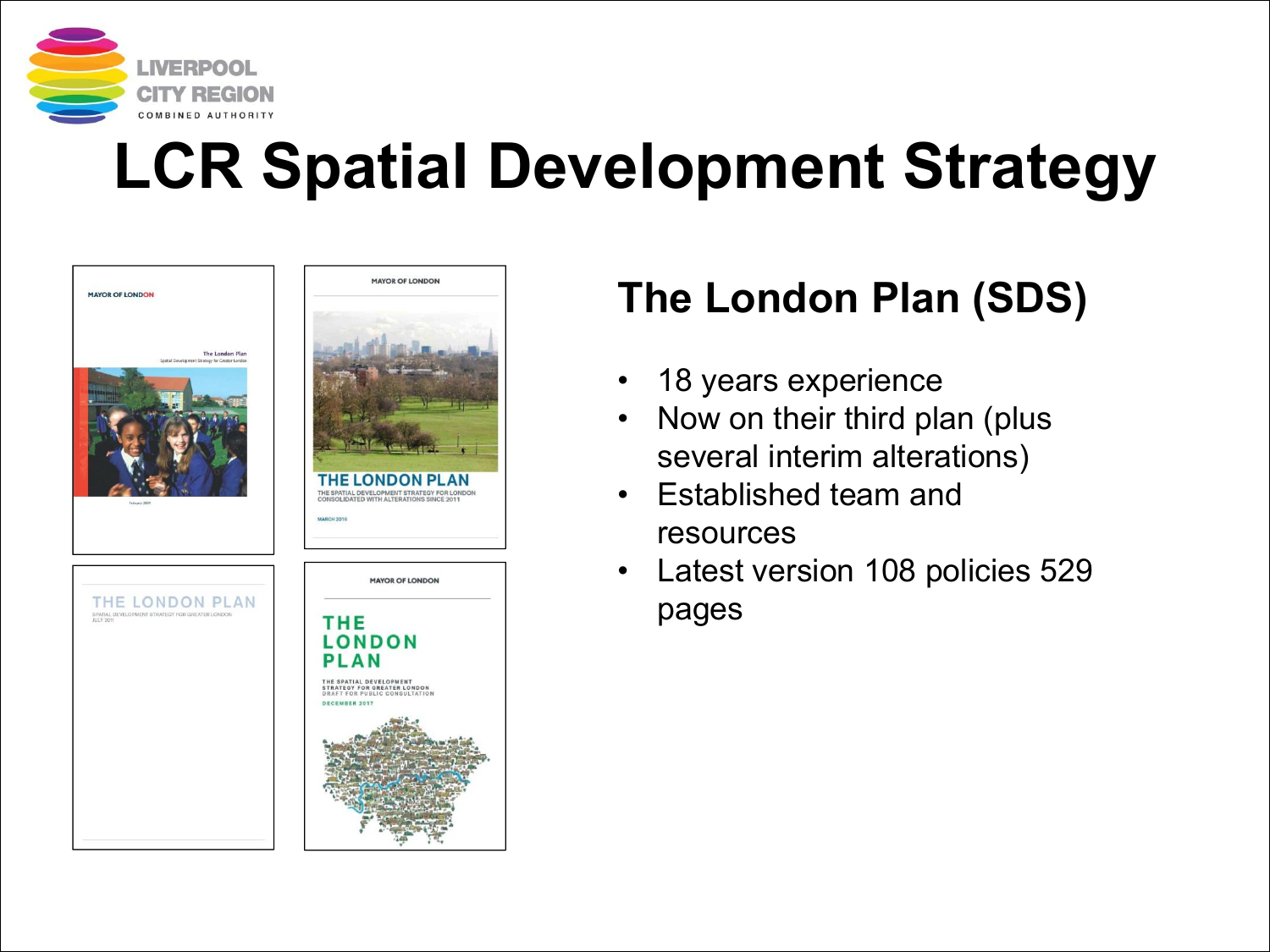

|                                                                                                                            | <b>GM</b> SPATIAL                                                                                        |                                                                                             |
|----------------------------------------------------------------------------------------------------------------------------|----------------------------------------------------------------------------------------------------------|---------------------------------------------------------------------------------------------|
| <b>GREATER MANCHESTER</b><br><b>SPATIAL FRAMEWORK</b><br><b>Strategic Options Consultation</b>                             |                                                                                                          |                                                                                             |
| November 2015<br><b>BOLTON</b><br>MANCHESTER ROCHDALE<br>STOCKF<br>TAMES<br><b>OLDHAM</b><br><b>SALFORD</b><br><b>BURY</b> | Draft for consultation<br>October 2016                                                                   | <b>GREATER</b><br><b>HANCHEST</b><br>FRAMEWOL<br>Draft Greater Manchester Spatial Framework |
|                                                                                                                            | $\underbrace{\text{MANGHISTER}}_{\text{OLCHAM}} \underbrace{\text{ROGMDALE}}_{\text{SLI-OMD}}$<br>BOLTON | STOCKPORT TRAFFORD                                                                          |

#### **Gtr Manchester Spatial Framework**

- Initial consultation 2015 (work began prior to this)
- Established joint working (AGMA)
- Not an SDS (as proposes de designation of GB land)
- Last consultation attracted 27,000 responses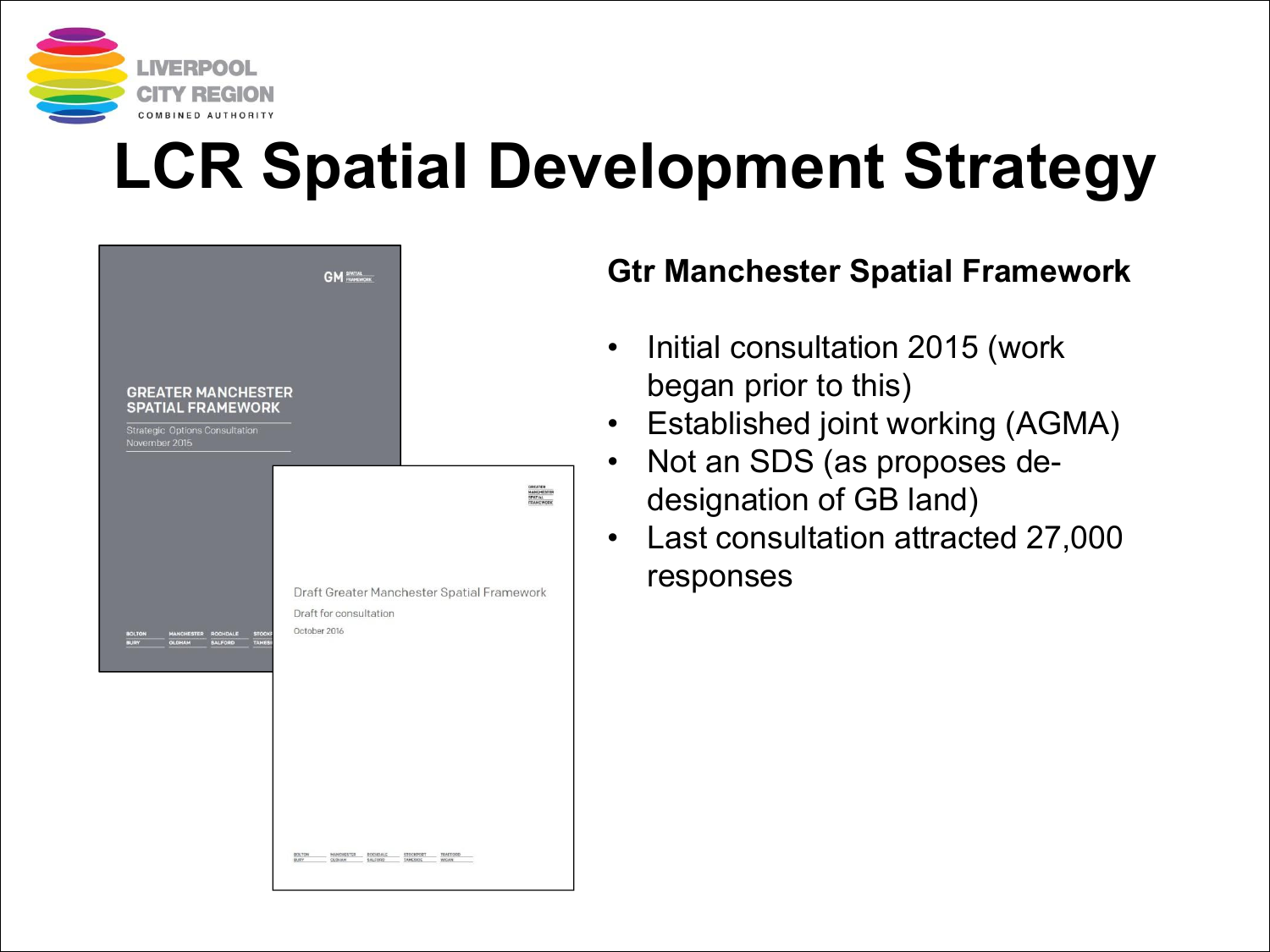



Plus emerging LCR CA Strategies (including Local Industrial Strategy)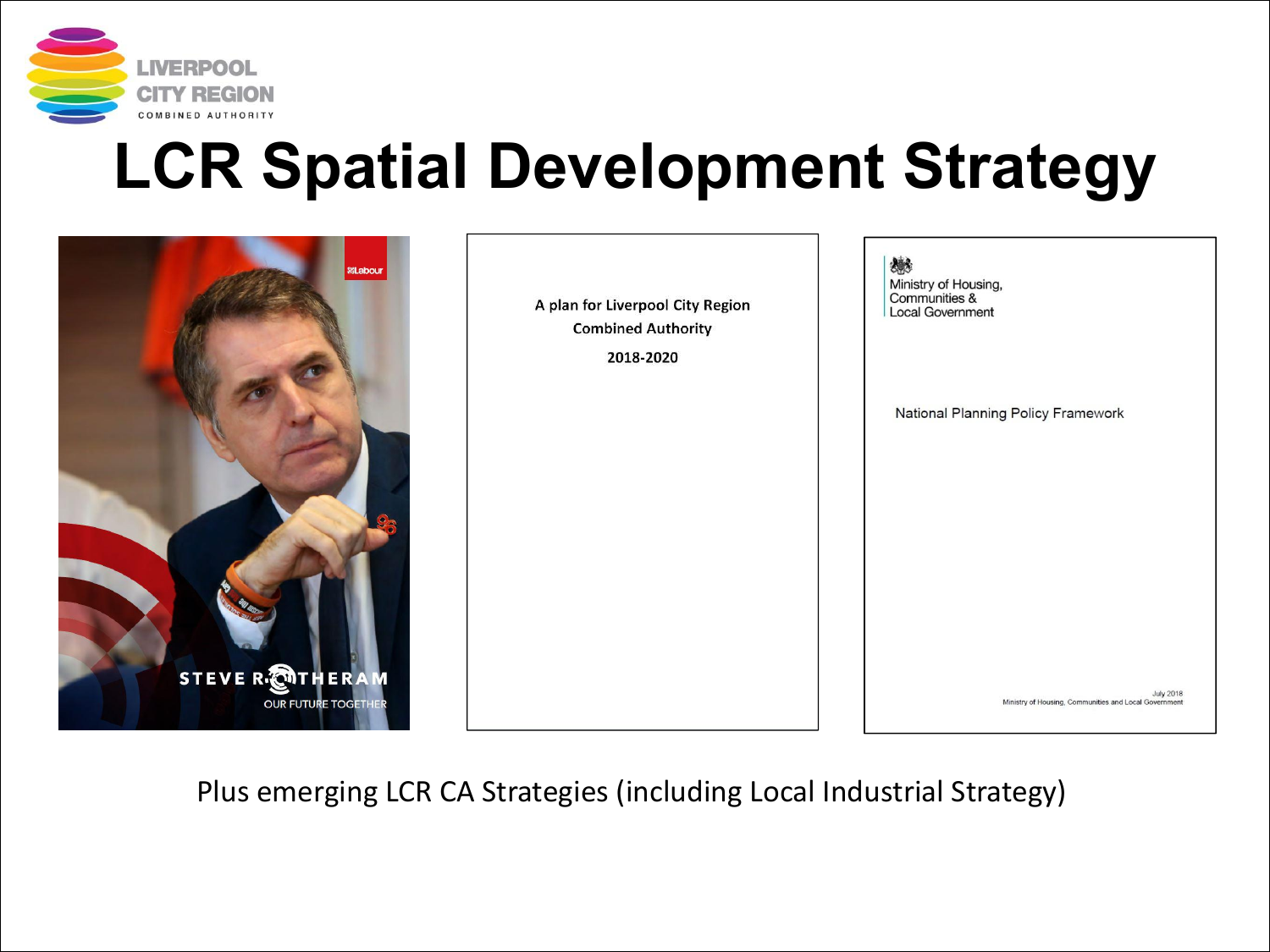

### **Strategic Policy Coverage**

The NPPF (para 20) requires we include:-

- Provision for housing, employment, retail & leisure, commercial
- Infrastructure
- Community facilities (e.g. health, education, culture)
- Natural, built and historic environment (inc. climate change)

The rest is up to the Combined Authority